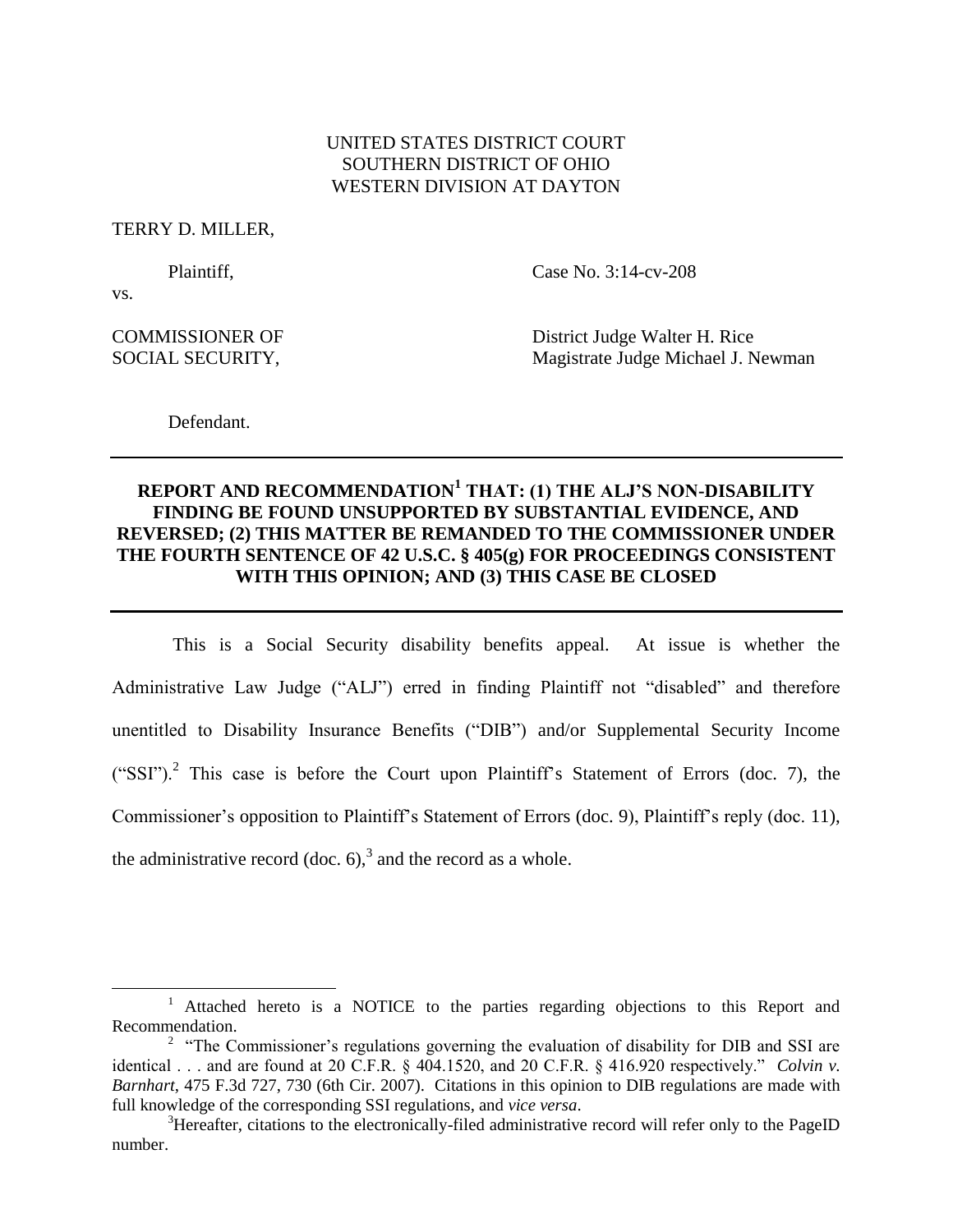**I.**

## **A. Procedural History**

 $\overline{\phantom{a}}$ 

Plaintiff filed for DIB and SSI alleging a disability onset date of April 6, 2005. PageID

284-98. Plaintiff suffers from a number of impairments including, among others, depression, anxiety, and the residual effects of a coronary artery bypass graft. PageID 74.

After initial denial of his claims, Plaintiff received a hearing before ALJ Amelia G. Lombardo on December 11, 2012. PageID 89-123. The ALJ issued a written decision on February 6, 2013, finding Plaintiff not "disabled." PageID 72-81. Specifically, the ALJ's findings were as follows:

- 1. The claimant meets the insured status requirements of the Social Security Act through December 31, 2010;
- 2. The claimant has not engaged in substantial gainful activity since April 6, 2005, the amended alleged onset date (20 CFR 404.1571 *et seq.* and 416.971 *et seq*.);
- 3. The claimant has the following severe impairments: depression, anxiety, skin allergies, and the residual effects of a two-vessel coronary artery bypass graft (20 CFR 404.1520(c) and 416.920(c));
- 4. The claimant does not have an impairment or combination of impairments that meets or medically equals the severity of one of the listed impairments in 20 CFR Part 404, Subpart P, Appendix 1 (20 CFR 404.1520(d), 404.1525, 404.1526, 416.920(d), 416.925 and 416.926);
- 5. After careful consideration of the entire record, the undersigned finds that the claimant has the residual functional capacity ["RFC"] to perform light work as defined in 20 CFR 404.1567(b) and  $416.967(b)^{[4]}$  except that he is

<sup>&</sup>lt;sup>4</sup> The Social Security Administration classifies jobs as sedentary, light, medium, heavy, and very heavy depending on the physical exertion requirements. 20 C.F.R. § 404.1567. Light work "involves lifting no more than 20 pounds at a time with frequent lifting or carrying of objects weighing up to 10 pounds" and "requires a good deal of walking or standing, or . . . sitting most of the time with some pushing and pulling of arm or leg controls." *Id.* § 404.1567(b). An individual who can perform light work is presumed also able to perform sedentary work. *Id*. Sedentary work "involves lifting no more than 10 pounds at a time and occasionally lifting or carrying articles like docket files, ledgers, and small tools. Although a sedentary job is defined as one which involves sitting, a certain amount of walking and standing is often necessary in carrying out job duties." *Id.* § 404.1567(a).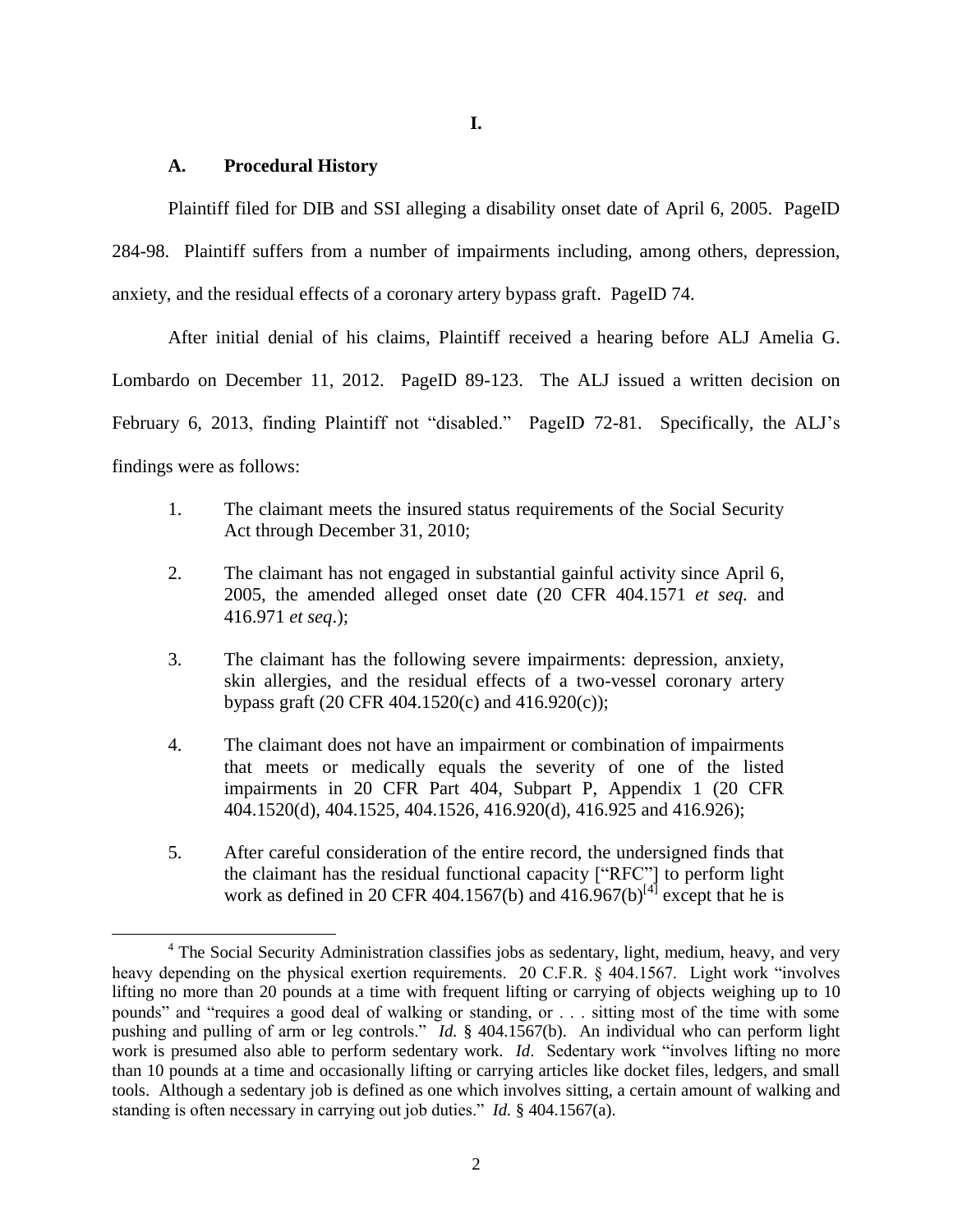limited to unskilled work that is low stress, meaning no assembly-line production quotas and not fast-paced work. In addition, he is restricted to indoor work in a clean-air environment and that does not require him to use latex gloves.

- 6. The claimant is unable to perform any past relevant work (20 CFR 404.1565 and 416.965).
- 7. The claimant was born [in] 1963, and was 41 years old, which is defined as a younger individual age 18-49, on the alleged disability onset date (20 CFR 404.1563 and 416.963).
- 8. The claimant has at least a high school education and is able to communicate in English (20 CFR 404.1564 and 416.964).
- 9. Transferability of job skills is not material to the determination of disability because using the Medical-Vocational Rules as a framework supports a finding that the claimant is "not disabled," whether or not the claimant has transferable job skills (See SSR 82-41 and 20 CFR Part 404, Subpart P, Appendix 2).
- 10. Considering the claimant's age, education, work experience, and [RFC], there jobs that exist in significant numbers in the national economy that the claimant can perform (20 CFR 404.1569, 404.1569(a), 416.969, and  $416.969(a)$ ).
- 11. The claimant has not been under a disability, as defined in the Social Security Act, from April 6, 2005, through the date of this decision (20 CFR 404.1520(g) and  $416.920(g)$ .

PageID 74-80.

Thereafter, the Appeals Council denied Plaintiff's request for review, making the ALJ's non-disability finding the final administrative decision of the Commissioner. PageID 52-57. Plaintiff then filed this timely appeal. *Cook v. Comm'r of Soc. Sec.*, 480 F.3d 432, 435 (6th Cir. 2007) (noting that, "[u]nder the Federal Rules of Appellate Procedure, [claimant] had 60 days from the Appeals Council's notice of denial in which to file his appeal").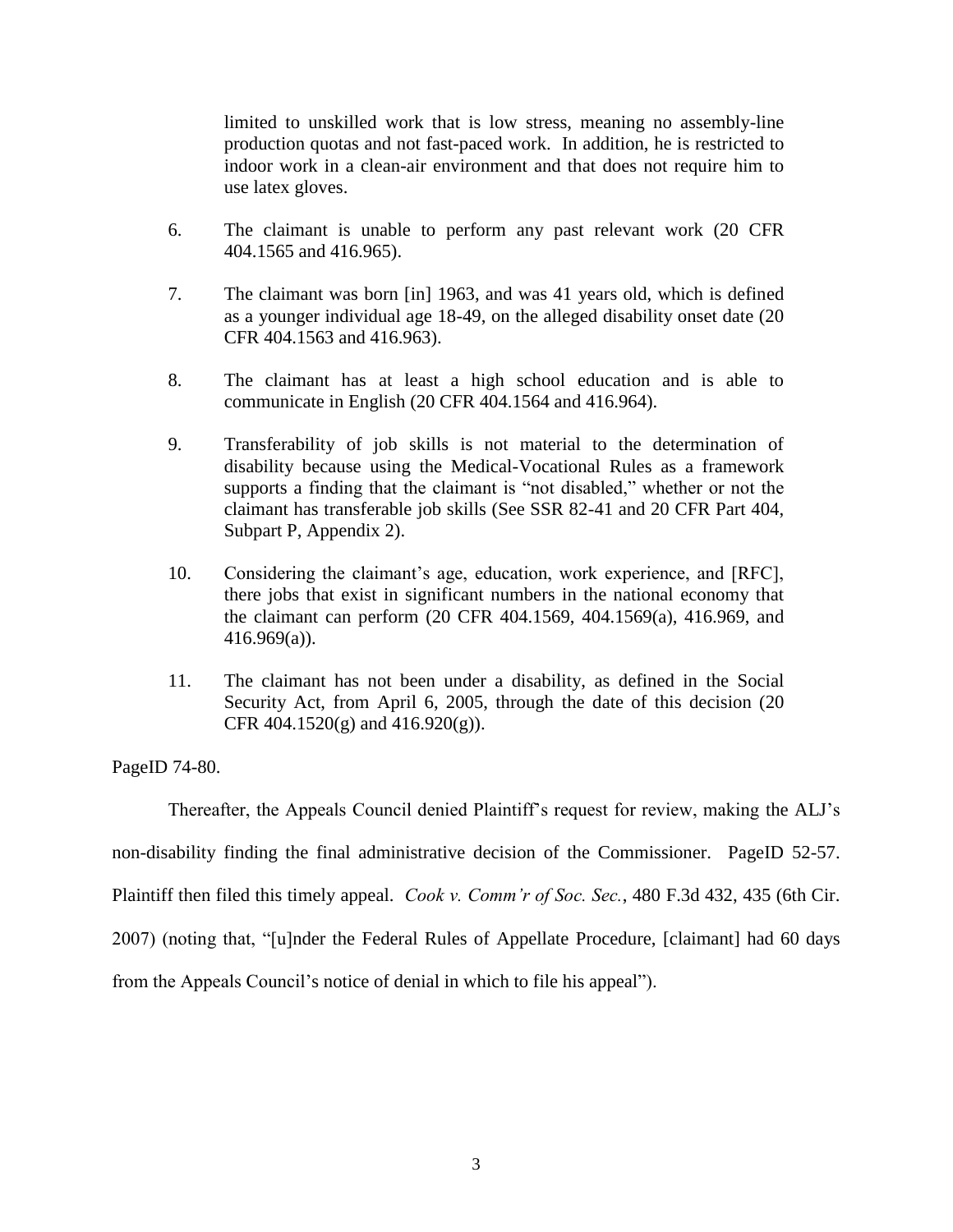### **B. Evidence of Record**

Plaintiff, in his Statement of Errors, sets forth an extensive summary of the medical evidence. Doc. 7 at PageID 865-76. The Commissioner states that Plaintiff's Statement of Errors adequately sets forth the relevant medical evidence. Doc. 9 at PageID 887. Accordingly, except as otherwise noted in this Report and Recommendation, the undersigned incorporates Plaintiff's undisputed summary of the evidentiary record. Where applicable, the Court will identify the medical evidence relevant to this decision.

### **II.**

## **A. Standard of Review**

The Court's inquiry on a Social Security appeal is to determine (1) whether the ALJ's non-disability finding is supported by substantial evidence, and (2) whether the ALJ employed the correct legal criteria. 42 U.S.C. § 405(g); *Bowen v. Comm'r of Soc. Sec.*, 478 F.3d 742, 745- 46 (6th Cir. 2007). In performing this review, the Court must consider the record as a whole. *Hephner v. Mathews*, 574 F.2d 359, 362 (6th Cir. 1978).

Substantial evidence is "such relevant evidence as a reasonable mind might accept as adequate to support a conclusion." *Richardson v. Perales*, 402 U.S. 389, 401 (1971). When substantial evidence supports the ALJ's denial of benefits, that finding must be affirmed, even if substantial evidence also exists in the record upon which the ALJ could have found Plaintiff disabled. *Buxton v. Halter*, 246 F.3d 762, 772 (6th Cir. 2001). Thus, the ALJ has a "'zone of choice' within which he [or she] can act without the fear of court interference." *Id*. at 773.

The second judicial inquiry -- reviewing the correctness of the ALJ's legal analysis - may result in reversal even if the ALJ's decision is supported by substantial evidence in the record. *Rabbers v. Comm'r of Soc. Sec.*, 582 F.3d 647, 651 (6th Cir. 2009). "[A] decision of the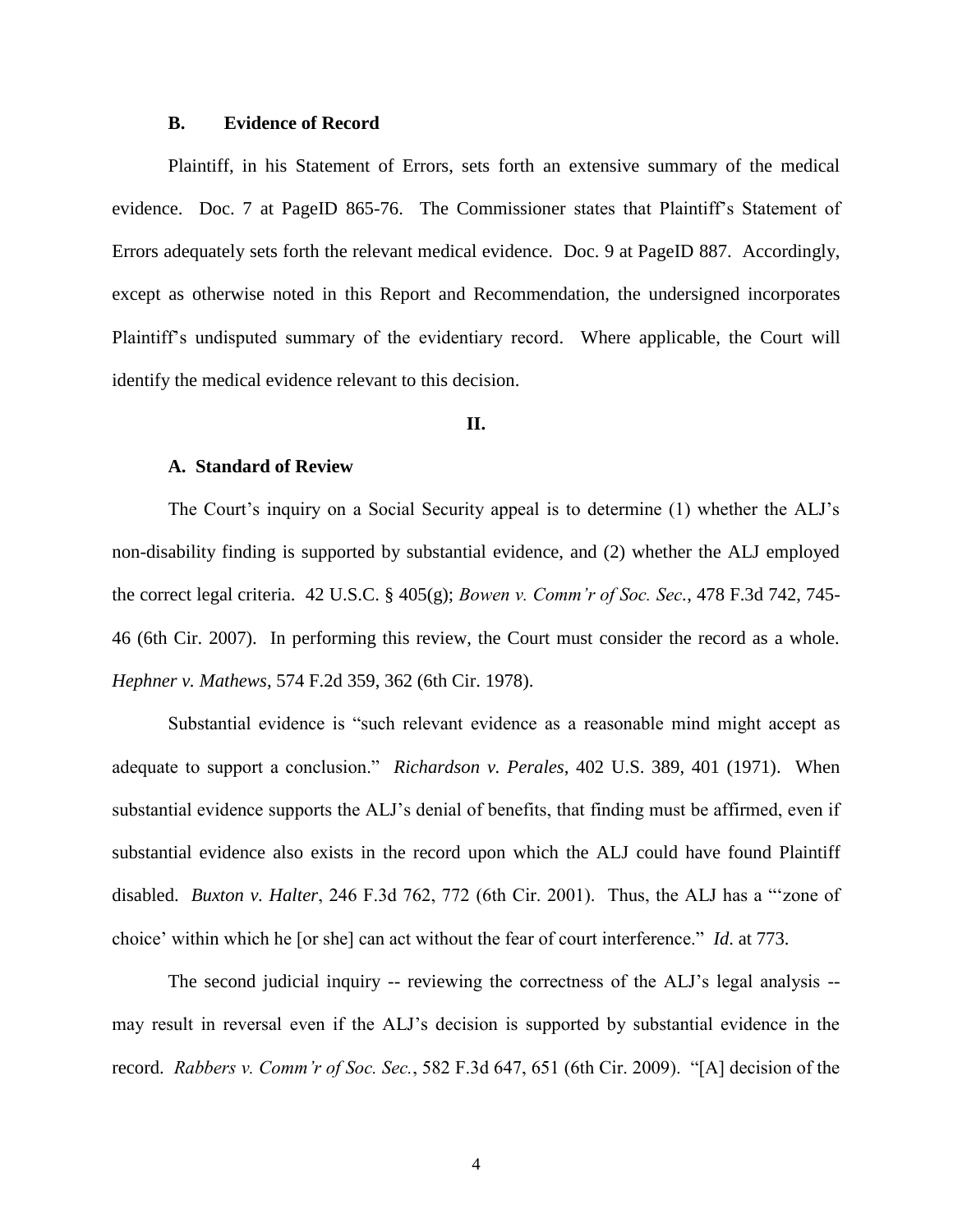Commissioner will not be upheld where the [Social Security Administration] fails to follow its own regulations and where that error prejudices a claimant on the merits or deprives the claimant of a substantial right." *Bowen*, 478 F.3d at 746.

## **B. "Disability" Defined**

To be eligible for disability benefits, a claimant must be under a "disability" as defined by the Social Security Act. 42 U.S.C. § 423(d)(1)(A). Narrowed to its statutory meaning, a "disability" includes physical and/or mental impairments that are both "medically determinable" and severe enough to prevent a claimant from (1) performing his or her past job and (2) engaging in "substantial gainful activity" that is available in the regional or national economies. *Id*.

Administrative regulations require a five-step sequential evaluation for disability determinations. 20 C.F.R.  $\S$  404.1520(a)(4). Although a dispositive finding at any step ends the ALJ's review, *see Colvin*, 475 F.3d at 730, the complete sequential review poses five questions:

- 1. Has the claimant engaged in substantial gainful activity?
- 2. Does the claimant suffer from one or more severe impairments?
- 3. Do the claimant's severe impairments, alone or in combination, meet or equal the criteria of an impairment set forth in the Commissioner's Listing of Impairments (the "Listings"), 20 C.F.R. Subpart P, Appendix 1?
- 4. Considering the claimant's RFC, can he or she perform his or her past relevant work?
- 5. Assuming the claimant can no longer perform his or her past relevant work -- and also considering the claimant's age, education, past work experience, and RFC -- do significant numbers of other jobs exist in the national economy which the claimant can perform?

20 C.F.R. § 404.1520(a)(4); *see also Miller v. Comm'r of Soc. Sec.*, 181 F.Supp.2d 816, 818 (S.D. Ohio 2001). A claimant bears the ultimate burden of establishing that he or she is disabled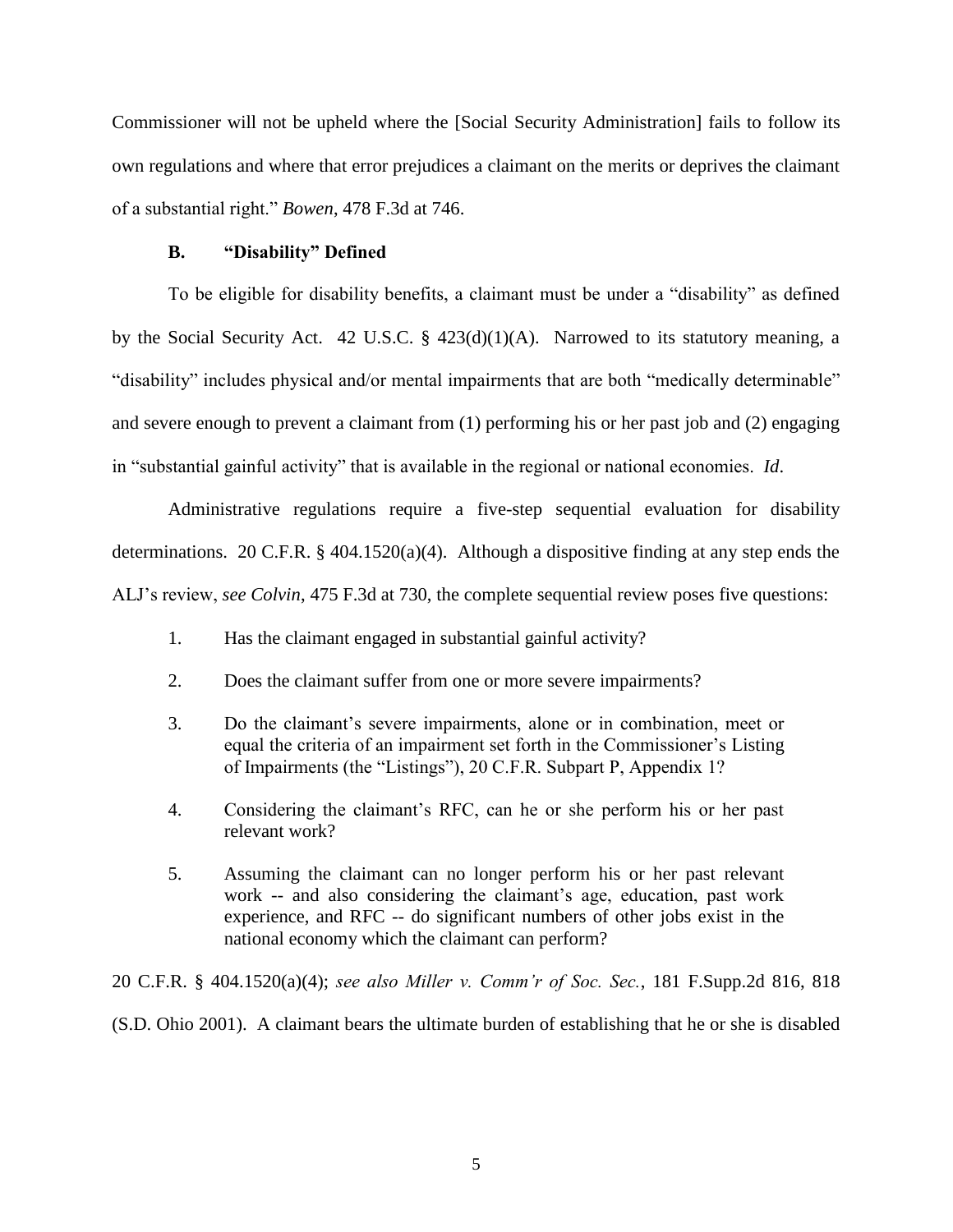under the Social Security Act's definition. *Key v. Comm'r of Soc. Sec.*, 109 F.3d 270, 274 (6th Cir. 1997).

## **III.**

Plaintiff argues that the ALJ erred by improperly weighing the opinions of: (A) his treating psychiatrist Yiu-Chug Chan, M.D.; and (B) state agency medical consultants. Doc. 7 at PageID 876-82. The undersigned agrees with Plaintiff that the ALJ's analysis regarding the medical source opinions of record is lacking and that remand is appropriate for further proceedings.

"[T]he Commissioner's regulations establish a hierarchy of acceptable medical source opinions[.]" *Snell v. Comm'r of Soc. Sec.*, No. 3:12-cv-119, 2013 WL 372032, at \*9 (S.D. Ohio Jan. 30, 2013). Treating physicians and psychologists top the hierarchy. *Id*. "Next in the hierarchy are examining physicians and psychologists, who often see and examine claimants only once." *Id*. "[N]on-examining physicians' opinions are on the lowest rung of the hierarchy of medical source opinions." *Id*. "The regulations provide progressively more rigorous tests for weighing opinions as the ties between the source of the opinion and the individual [claimant] become weaker." *Id*. (citing SSR 96-6p, 1996 WL 374180, at \*2 (July 2, 1996)).

"An ALJ is required to give controlling weight to 'a treating source's opinion on the issue(s) of the nature and severity of [the claimant's] impairment(s)' if the opinion 'is wellsupported by medically acceptable clinical and laboratory diagnostic techniques and is not inconsistent with the other substantial evidence in [the] case record.'" *LaRiccia v. Comm'r of Soc. Sec.*, 549 F. App'x 377, 385 (6th Cir. 2013) (citation omitted) (alterations in original). This requirement is known as the "treating physician" rule. *Blakley v. Comm'r of Soc. Sec.*, 581 F.3d 399, 406 (6th Cir. 2009) (citations omitted). Greater deference is given to treating source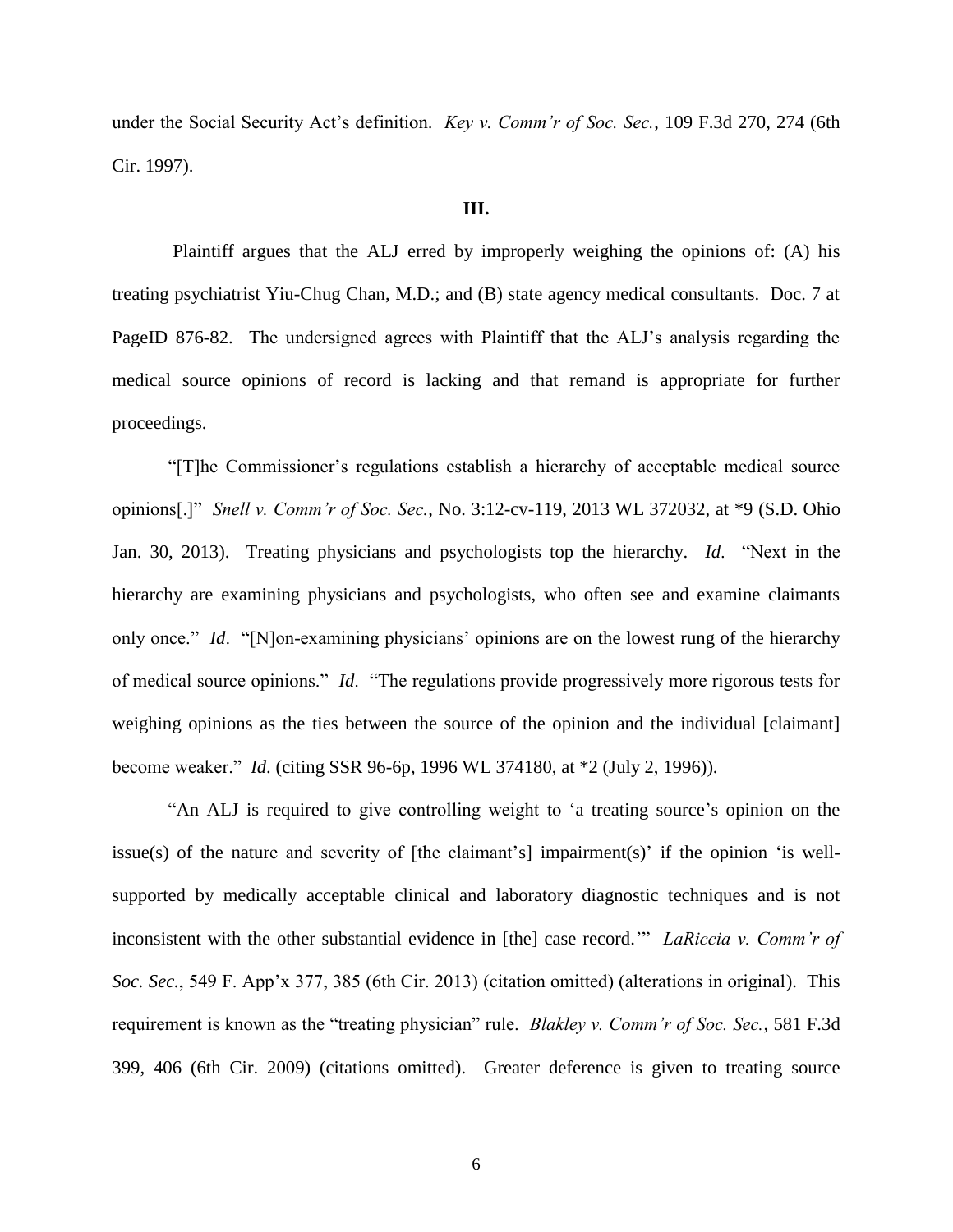opinions "since these sources are likely to be the medical professionals most able to provide a detailed, longitudinal picture of your medical impairment(s) and may bring a unique perspective to the medical evidence that cannot be obtained from the objective medical findings alone or from reports of individual examinations[.]" 20 C.F.R. § 404.1527(c)(2); *see also Blakely*, 581 F.3d at 406. Thus, an ALJ must give controlling weight to a treating source if the ALJ finds that opinion well-supported by medically acceptable evidence and not inconsistent with other substantial evidence in the record. *Wilson v. Comm'r of Soc. Sec.*, 378 F.3d 541, 544 (6th Cir. 2004).

Closely associated with the treating physician rule is the "good reasons rule," which "require[s] the ALJ to always give good reasons in [the] notice of determination or decision for the weight given to the claimant's treating source's opinion." *Blakely*, 581 F.3d at 406-07. "Those good reasons must be 'supported by the evidence in the case record, and must be sufficiently specific to make clear to any subsequent reviewers the weight the adjudicator gave to the treating source's medical opinion and the reasons for that weight.'" *Id*.

Thus, when the ALJ declines to give controlling weight to a treating physician's assessment, "the ALJ must still determine how much weight is appropriate by considering a number of factors, including the length of treatment relationship and the frequency of examination, the nature and extent of the treatment relationship, supportability of the opinion, consistency of the opinion with the record as a whole, and any specialization of the treating physician." *Id*. at 406; *see also* 20 C.F.R. § 404.1527(c). In addition, unless the opinion of the treating source is entitled to controlling weight, an ALJ must "evaluate all medical opinions according to [these] factors, regardless of their source[.]" *Walton v. Comm'r of Soc. Sec.*, No. 97-2030, 1999 WL 506979, at \*2 (6th Cir. June 7, 1999).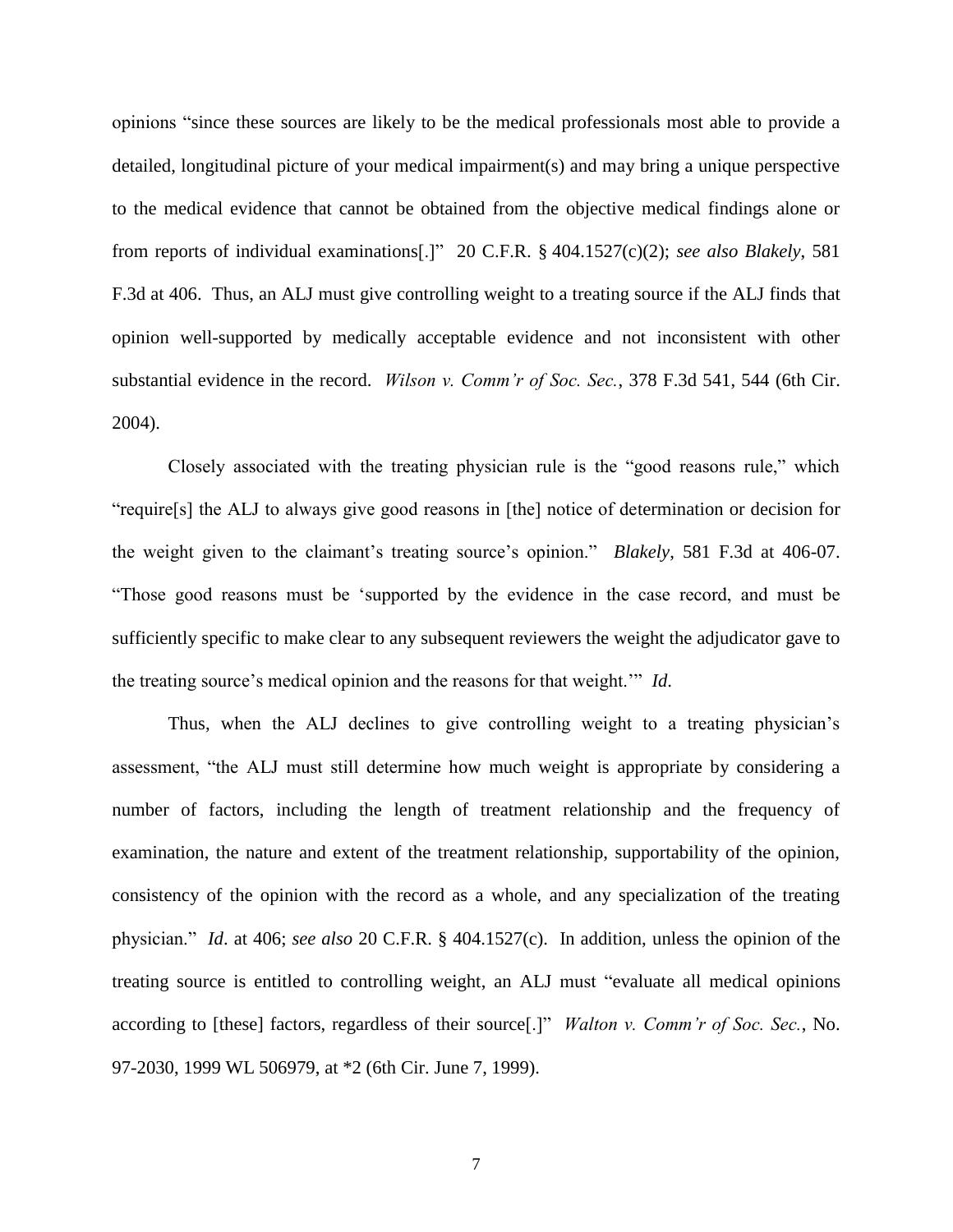An ALJ is not required to accept a physician's conclusion that his or her patient is "unemployable." Whether a person is disabled within the meaning of the Social Security Act is an issue reserved to the Commissioner, and a treating physician's opinion -- that his or her patient is disabled -- is not "give[n] any special significance." 20 C.F.R. § 404.1527; *see Warner v. Comm'r of Soc. Sec.*, 375 F.3d 387, 390 (6th Cir. 2004) (stating that "[t]he determination of disability is ultimately the prerogative of the Commissioner, not the treating physician"). However, "[t]here remains a presumption, albeit a rebuttable one, that the opinion of a treating physician is entitled to great deference." *Hensley v. Astrue*, 573 F.3d 263, 266 (6th Cir. 2009).

In this case, Dr. Chan found that Plaintiff was either markedly or extremely limited in all areas of social functioning. PageID 764-66. It is not clear what weight, if any, the ALJ actually gave Dr. Chan's opinion; instead, the ALJ simply found that "Dr. Chan's opinion cannot be given controlling, or even significant weight." PageID 79. Initially, the Court finds that the ALJ erred by failing to mention or specifically analyze whether Dr. Chan's opinion is entitled to controlling weight, *i.e.*, whether the opinion is "supported by medically acceptable clinical and laboratory diagnostic techniques" and whether the opinion is consistent "with the other substantial evidence in [the] case record.'" *LaRiccia*, 549 F. App'x at 385. Such failure amounts to error, *see Aytch v. Comm'r of Soc. Sec.*, No. 3:13-cv-135, 2014 WL 4080075, at \*4 (S.D. Ohio Aug. 19, 2014), because the lack of explanation regarding the "controlling weight [analysis] hinders a meaningful review of whether the ALJ properly applied the treatingphysician rule that is at the heart of this regulation." *Gayheart v. Comm'r of Soc. Sec.*, 710 F.3d 365, 377 (6th Cir. 2013) (citations omitted).

Even assuming, *arguendo*, that the ALJ adequately conducted the controlling weight test -- which the undersigned concludes she did not -- the undersigned further finds that the ALJ gave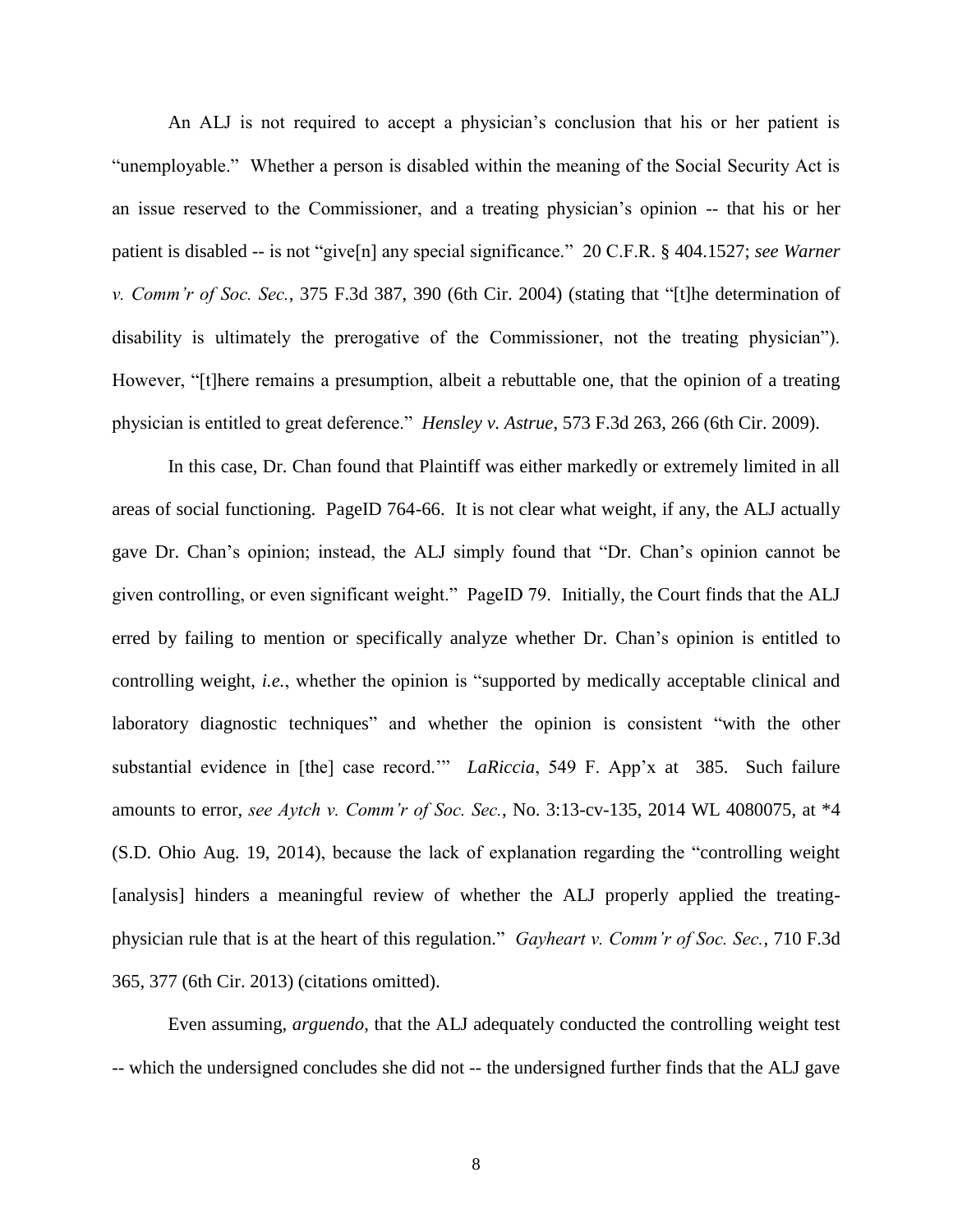only conclusory reasons as to the ultimate weight accorded to Dr. Chan's analysis. For instance, while the ALJ found Dr. Chan's opinion inconsistent with his own treatment notes<sup>5</sup> and "the treatment notes of the claimant's therapist," the ALJ failed to cite to any specific treatment note or other part of the record in support of such conclusory contention. Such omission is error. *See Friend v. Comm'r of Soc. Sec.*, 375 F. App'x 543, 551–52 (6th Cir. 2010) (holding that "it is not enough to dismiss a treating physician's opinion as 'incompatible' with other evidence of record" in the absence of "some effort to identify the specific discrepancies and to explain why it is the treating physician's conclusion" is accorded lesser weight).

Based on all of the foregoing, the undersigned concludes that the ALJ failed to conduct a controlling weight analysis in analyzing Dr. Chan's opinion, failed to give good reasons for not giving the opinion deferential weight, and failed to specifically state the actual weight accorded.

Further, the ALJ erred in providing no analysis to support giving "great weight" to the opinions of certain unidentified state agency consultants. PageID 77-78. "Unless a treating source's opinion is given controlling weight, the [ALJ] must explain in the decision the weight given to the opinions of a State agency medical . . . consultant[.]" 20 C.F.R. § 404.1527(e)(2)(ii). Such explanation must be "meaningful." *Ott v. Comm'r of Soc. Sec.*, No. 1:08-CV-00399, 2009 WL 3199064, at \*3 (S.D. Ohio Sept. 29, 2009).

In weighing opinions of non-treating sources, such as state agency consultants, Social Security regulations require the ALJ to apply the same level of scrutiny as afforded to treating source opinions. *Gayheart*, 710 F.3d at 379. "A more rigorous scrutiny of the treating-source opinion than the nontreating and nonexamining opinions is precisely the inverse of the analysis that the regulation[s] require[]." *Id*. Simply restating the consultant's opinion and offering a

 $\overline{a}$ 

<sup>&</sup>lt;sup>5</sup> "[A]lleged internal inconsistencies between [a] doctor's opinions and portions of [that doctor's] reports . . . [are a] factor[] . . . properly applied only after the ALJ has determined that a treating-source opinion will not be given controlling weight." *Gayheart*, 710 F.3d at 376.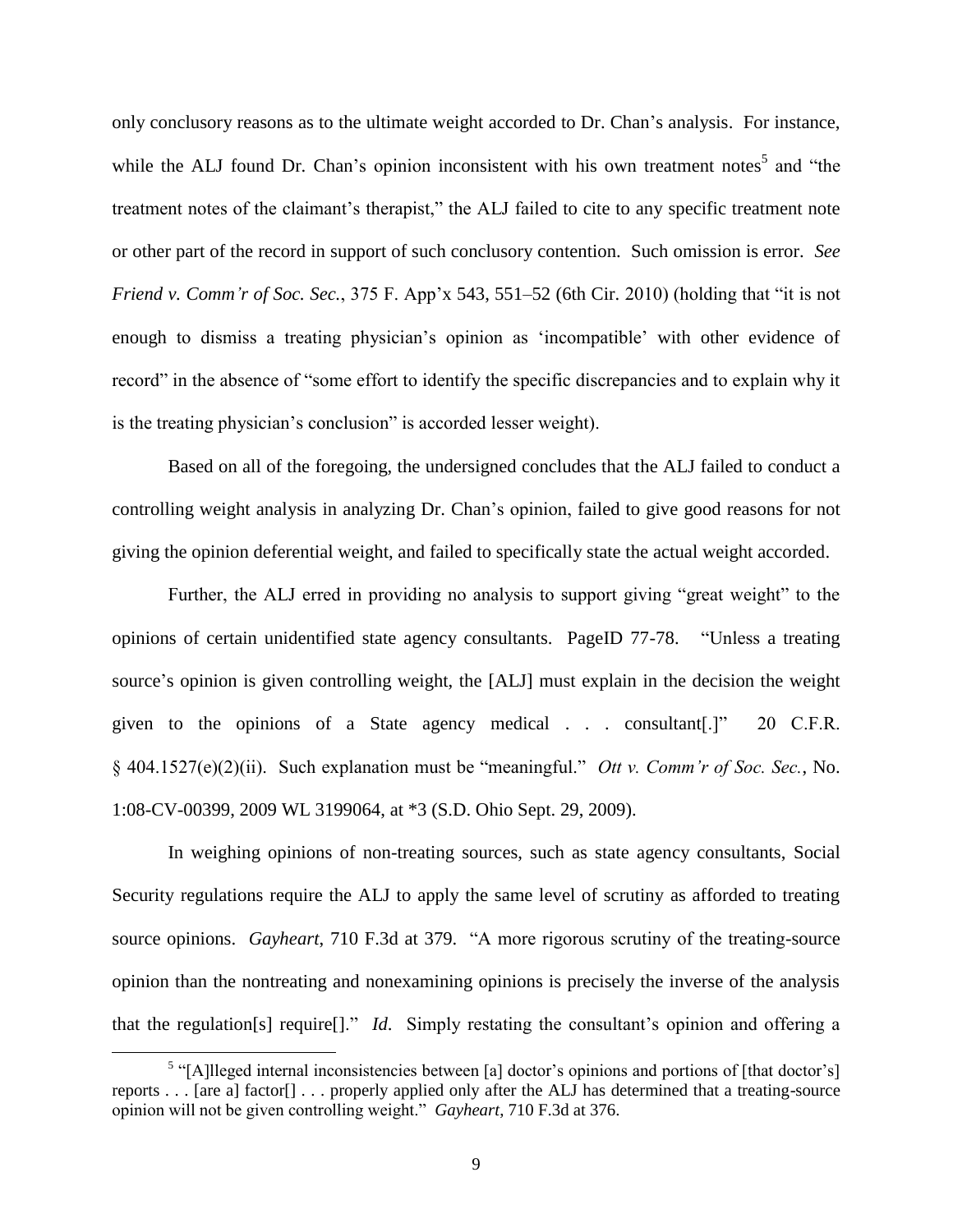conclusory assessment, without further discussion, fails to satisfy the requirement that the ALJ provide meaningful explanation of the weight given to all the medical opinion evidence. *See* 20 C.F.R. § 404.1527(c); *see also Aytch*, 2014 WL 4080075, at \*5-6 (citing *Chavez v. Astrue*, No. 12-cv-00627-LTB, 2012 WL 5250396, at \*7 (D. Colo. Oct. 24, 2012) (finding the ALJ's explanation "lacking" where the ALJ merely "recapitulated" the reasons stated by the ME for disagreeing with the opinion of a treating physician and failed to "provide his reasons for according [the treating physician's] opinion the . . . weight he did").

Here, with regard to the unidentified state agency consultants' opinions, the ALJ stated only that, "[i]n the determination of [the RFC], great weight has been given to the opinion of the [Board of Disability Determination] reviewing consultants, except for the hazard restriction[.]" PageID 77-78. The ALJ, in her decision, fails to elaborate any further regarding these opinions; thus failing to evidence consideration of any of the required factors set forth in 20 C.F.R. § 404.1527(c). Accordingly, the undersigned finds that the ALJ failed to provide meaningful explanation for the great weight accorded opinions of the record reviewing, state agency consultants.

### **IV.**

When the ALJ's non-disability determination is unsupported by substantial evidence, the Court must determine whether to remand the matter for rehearing or to award benefits. Generally, benefits may be awarded immediately "if all essential factual issues have been resolved and the record adequately establishes a plaintiff's entitlement to benefits." *Faucher v. Sec'y of Health & Human Servs.*, 17 F.3d 171, 176 (6th Cir. 1994); *see also Abbott v. Sullivan*, 905 F.2d 918, 927 (6th Cir. 1990). The Court may only award benefits where proof of disability is strong and opposing evidence is lacking in substance, so that remand would merely involve the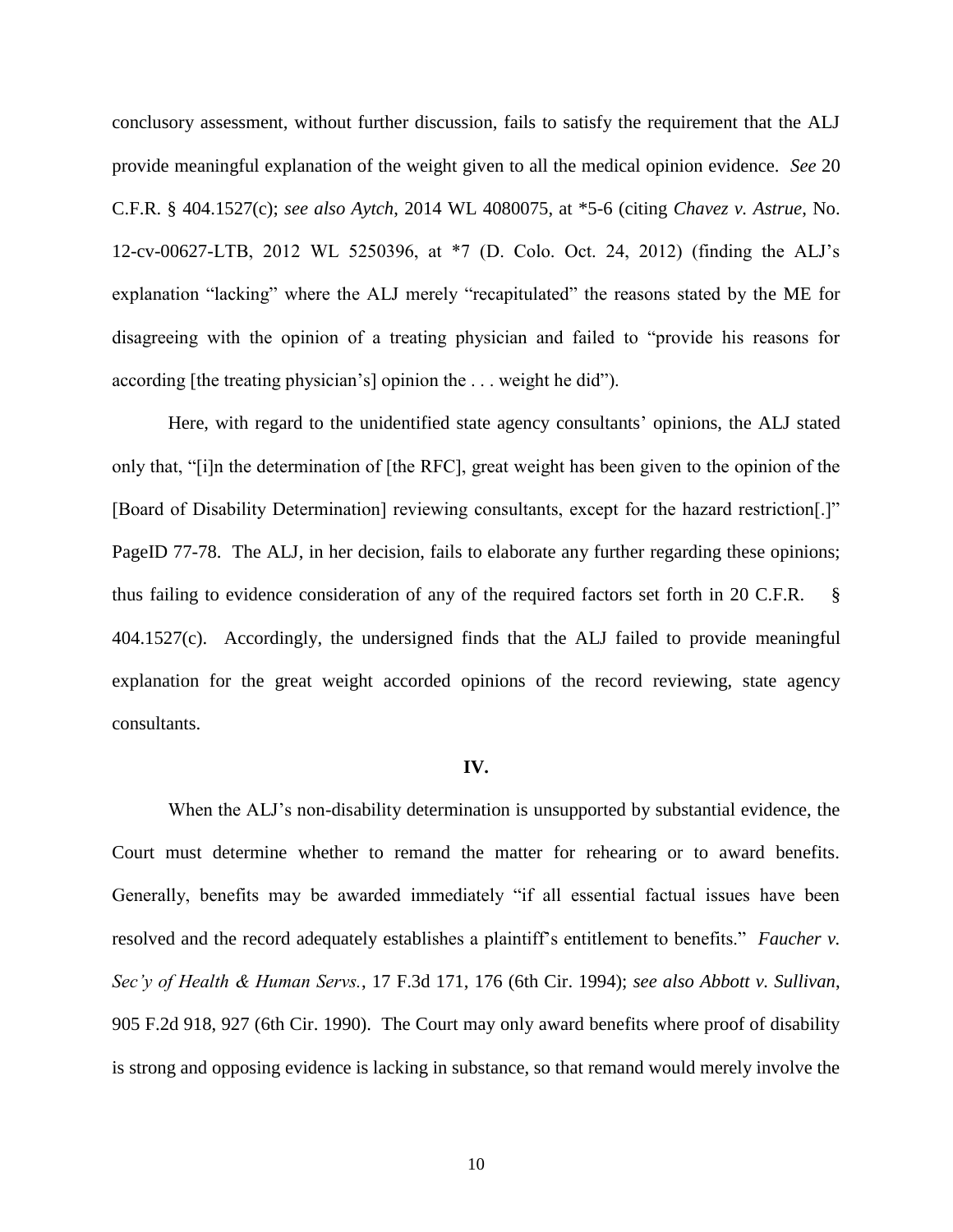presentation of cumulative evidence, or where proof of disability is overwhelming. *Faucher*, 17 F.3d at 176; *see also Felisky v. Bowen*, 35 F.3d 1027, 1041 (6th Cir. 1994); *Mowery v. Heckler*, 771 F.2d 966, 973 (6th Cir. 1985).

Here, evidence of disability is not overwhelming in light of divergent medical source opinions. Accordingly, the undersigned concludes that remand for further proceedings is proper so that the ALJ can meaningfully explain the weight to be reasonably accorded all medical evidence of record and determine anew Plaintiff's disability status.

**V.**

## **IT IS THEREFORE RECOMMENDED THAT:**

- 1. The Commissioner's non-disability finding be found unsupported by substantial evidence, and **REVERSED**;
- 2. This matter be **REMANDED** to the Commissioner under the Fourth Sentence of 42 U.S.C.  $\S$  405(g) for proceedings consistent with this opinion; and
- 3. This case be **CLOSED**.

Date: May 19, 2015 *s/ Michael J. Newman*

Michael J. Newman United States Magistrate Judge